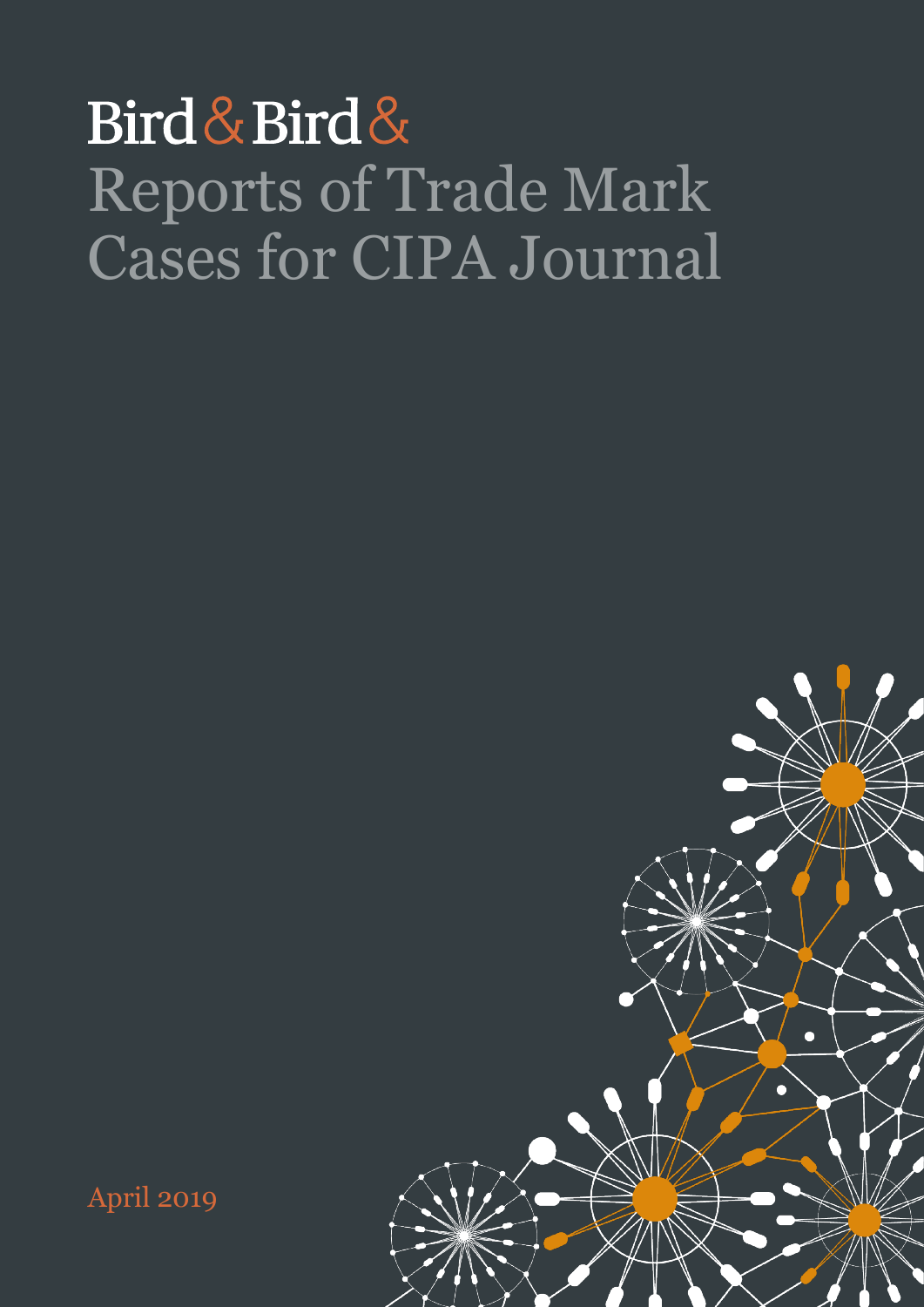# Trade mark decisions

## Decisions of the General Court (GC) and Court of Justice (CJ)

#### Ref no. Application (and where applicable, earlier mark)

## $C<sub>J</sub>$

**C-129/17**

*Mitsubishi Shoji Kaisha Ltd, Mitsubishi Caterpillar Forklift Europe BV v Duma Forklifts NV, G.S. International BVBA*

## 25 July 2018

Reg 207/2009 Directive 2008/95/EC

### **Reported by:** *Daniel Anti*



- motor vehicles, electric vehicles and forklift trucks (12)

## **MITSUBISHI**

- motor vehicles, electric vehicles and forklift trucks (12)

## **(EUTMs)**



- land vehicles and means of transport  $(12)$ 

## **MITSUBISHI**

- land vehicles and means of transport  $(12)$ 

**(Benelux marks)**

On a reference from the Brussels Court of Appeal, the CJ held that removing a proprietor's marks from its goods and affixing other signs to those goods and subsequently importing them into the EEA constituted infringement under Art 9 of the Regulation and Art 5 of the Directive.

Comment

Duma was in the business of purchasing Mitsubishi forklifts from outside the EEA. Following purchase, Duma would remove the Mitsubishi marks, rebrand the trucks and make alterations to them such that they were compliant with various EU regulations. Duma then imported the rebranded altered trucks into the EEA.

The CJ noted that removal of the marks deprived Mitsubishi of its essential right to control initial marketing in the EEA of goods bearing its mark. Prohibiting it from doing so was contrary to the objective of ensuring undistorted competition in the EEA.

Furthermore, despite the removal of the marks, the relevant consumers continued to recognise the forklift trucks as Mitsubishi's (although the essential function of the mark could be harmed irrespective of the fact). Removal of the marks therefore precluded Mitsubishi from being able to retain customers by virtue of the quality of the goods.

Finally, the CJ noted that removal of the marks in order to fix other signs would be considered 'use in the course of trade', as it involved active commercial conduct for economic advantage; this was particularly the case where the intention was to market the goods in the EEA.

|                                                                   |                                                                                                                                                                                                          | .                                                                                                                                                                                                                                                           |
|-------------------------------------------------------------------|----------------------------------------------------------------------------------------------------------------------------------------------------------------------------------------------------------|-------------------------------------------------------------------------------------------------------------------------------------------------------------------------------------------------------------------------------------------------------------|
| Ref no.                                                           | Application (and where applicable, earlier<br>mark)                                                                                                                                                      | Comment                                                                                                                                                                                                                                                     |
| GC.<br>$T-122/17$<br>Devin $AD$ v<br>EUIPO; Haskovo<br>Chamber of | <b>DEVIN</b><br>- non-alcoholic drinks; mineral water;<br>seltzer waters; fruit-flavoured<br>beverages; juices; syrups; non-<br>alcoholic aperifs; spring water;<br>flavoured water; non-alcoholic fruit | The GC annulled the BoA's decision that<br>the mark DEVIN was descriptive of the<br>geographical origin of the goods covered<br>by the mark under Art $7(1)(c)$ . Devin is<br>the name of a spa town in southern<br>Bulgaria that possesses a number of hot |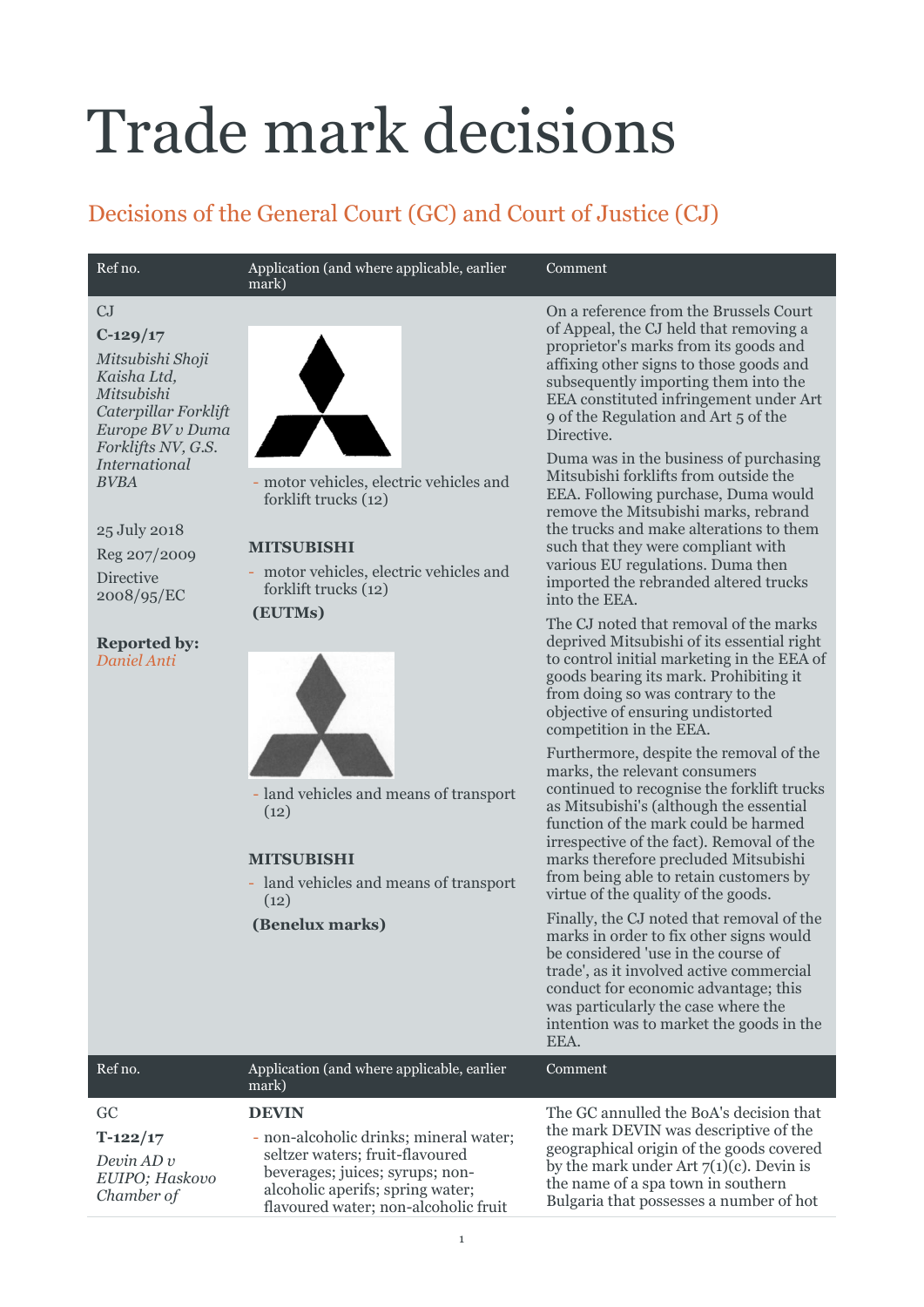| Commerce and<br>Industry<br>25 October 2018<br>Reg 207/2009<br><b>Reported by:</b><br><b>Mark Livsey</b>                                                                              | extracts; non-alcoholic fruit juices<br>beverages; table water; water<br>(beverages) (32)                                                                                                                                                                                                                                                                                                                                                                                                                                                                                                                                                          | springs, spa resorts and water reserves.<br>The GC held that, when the BoA<br>assessed the alleged descriptive<br>character of the mark, it had incorrectly<br>focused its assessment on tourists from<br>neighbouring Greece and Romania who<br>had visited Bulgaria or Devin. Instead it<br>should have taken into consideration the<br>entire relevant public in the EU.<br>Tourists that had visited Bulgaria or<br>Devin were more likely to be aware of<br>Devin and its reputation than the<br>average consumer of beverages in the<br>EU as a whole. The BoA's focus on these<br>tourists led to the incorrect factual<br>assessment that the relevant public<br>would associate the mark DEVIN with<br>the geographical origin of the goods<br>concerned. The entire relevant public in<br>the EU would not associate the mark<br>with Devin in this way.                                                                                                                                                                                                                                                                                                                                                                                                                                                                                                                                                                                                                                             |
|---------------------------------------------------------------------------------------------------------------------------------------------------------------------------------------|----------------------------------------------------------------------------------------------------------------------------------------------------------------------------------------------------------------------------------------------------------------------------------------------------------------------------------------------------------------------------------------------------------------------------------------------------------------------------------------------------------------------------------------------------------------------------------------------------------------------------------------------------|----------------------------------------------------------------------------------------------------------------------------------------------------------------------------------------------------------------------------------------------------------------------------------------------------------------------------------------------------------------------------------------------------------------------------------------------------------------------------------------------------------------------------------------------------------------------------------------------------------------------------------------------------------------------------------------------------------------------------------------------------------------------------------------------------------------------------------------------------------------------------------------------------------------------------------------------------------------------------------------------------------------------------------------------------------------------------------------------------------------------------------------------------------------------------------------------------------------------------------------------------------------------------------------------------------------------------------------------------------------------------------------------------------------------------------------------------------------------------------------------------------------|
| Ref no.                                                                                                                                                                               | Application (and where applicable, earlier<br>mark)                                                                                                                                                                                                                                                                                                                                                                                                                                                                                                                                                                                                | Comment                                                                                                                                                                                                                                                                                                                                                                                                                                                                                                                                                                                                                                                                                                                                                                                                                                                                                                                                                                                                                                                                                                                                                                                                                                                                                                                                                                                                                                                                                                        |
| GC<br>$T - 546/17$<br>Haufe-Lexware<br>GmbH & Co. Kg v<br>EUIPO; Le Shi<br>Holdings (Beijing)<br>Ltd<br>15 November 2018<br>Reg 207/2009<br><b>Reported by:</b><br><b>Mark Livsey</b> | <b>LESHARE</b><br>- computer software; electronic<br>publications; computer programs (9)<br>- rental of advertising space; on-<br>line advertising on a computer<br>network; production of<br>advertising films; advertising and<br>marketing services; systemisation<br>of information into computer<br>databases (35)<br><b>LEXWARE</b><br>electronic publications; software,<br>database software; data storage<br>media; hardware; computer networks<br>(9)<br>advertising; rental of advertising<br>space on the Internet; IT and<br>EDP outsourcing services, data<br>collection; collection and<br>maintenance of data in databases<br>(35) | The GC upheld the BoA's decision that<br>there was no likelihood of confusion<br>between the marks under Art $8(1)(b)$ .<br>The BoA was correct to find that the<br>relevant public was the English speaking<br>general public and IT professionals and<br>that the level of attention of the relevant<br>public varied from average to high.<br>As regards the visual and phonetic<br>comparison of the signs at issue, the<br>average consumer would perceive the<br>mark applied for as consisting of distinct<br>'le' and 'share' elements and the earlier<br>mark as consisting of distinct 'lex' and<br>'ware' elements. This separation<br>lessened the effect of the coincidence<br>between the first and the last letters of<br>the signs at issue and the BoA was<br>therefore correct to find that the marks<br>had an average degree of visual and<br>phonetic similarity.<br>As regards the conceptual comparison,<br>as the term 'ware' was commonly used in<br>relation to information technology goods<br>and services, the mark LEXWARE would<br>be perceived by the relevant public as<br>being descriptive of the same. On the<br>other hand, the term LESHARE did not<br>have any specific meaning. As such, the<br>marks were conceptually dissimilar.<br>The GC agreed with the BoA that the<br>conceptual dissimilarity outweighed the<br>average degree of visual and phonetic<br>similarity and that there was therefore<br>no likelihood of confusion between the<br>marks at issue. |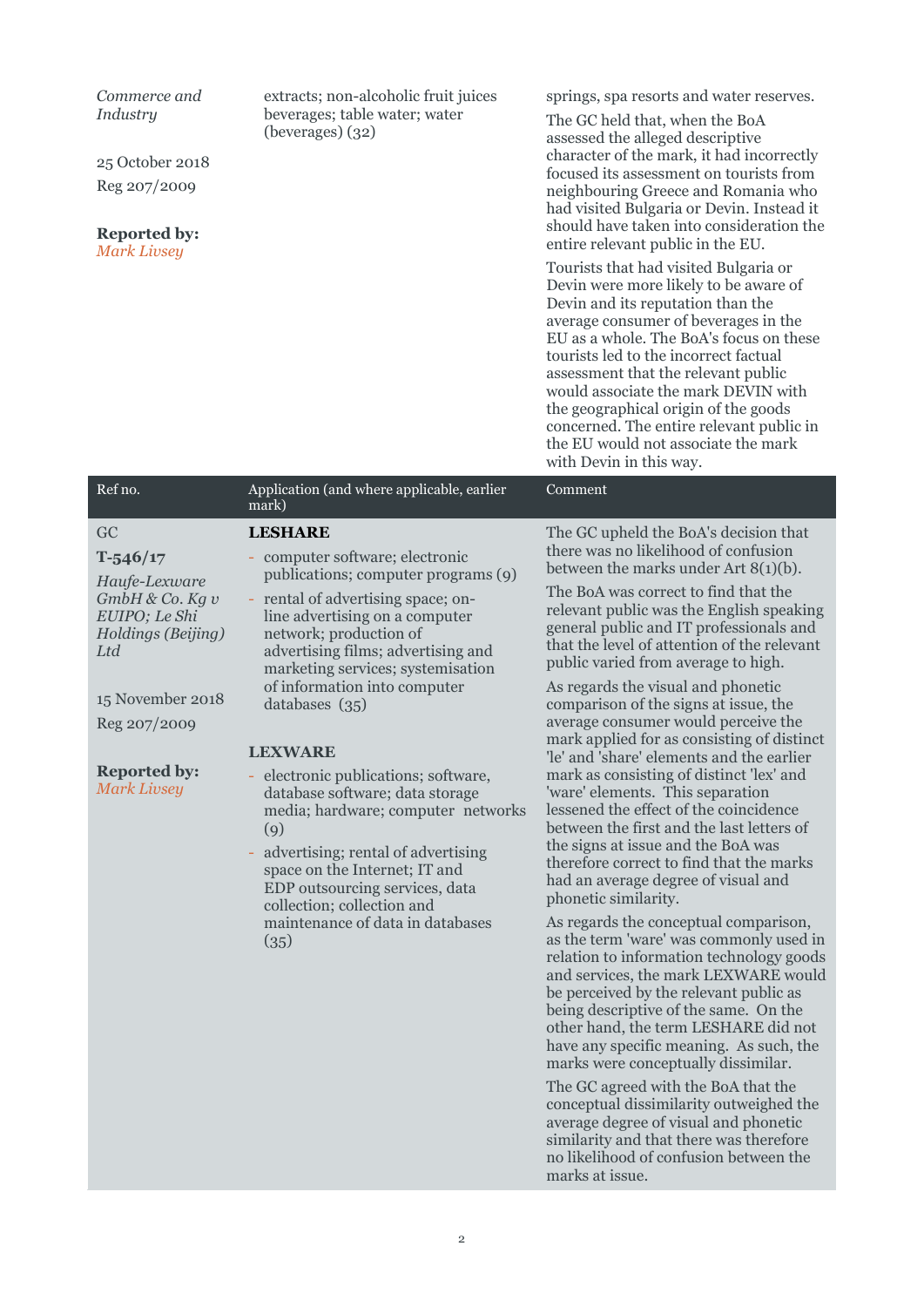| Ref no.                                                                                                                                                                  | Application (and where applicable, earlier<br>mark)                                                                                                                                                                              | Comment                                                                                                                                                                                                                                                                                                                                                                                                                                                                                                                                                                                                                                                                                                                                |
|--------------------------------------------------------------------------------------------------------------------------------------------------------------------------|----------------------------------------------------------------------------------------------------------------------------------------------------------------------------------------------------------------------------------|----------------------------------------------------------------------------------------------------------------------------------------------------------------------------------------------------------------------------------------------------------------------------------------------------------------------------------------------------------------------------------------------------------------------------------------------------------------------------------------------------------------------------------------------------------------------------------------------------------------------------------------------------------------------------------------------------------------------------------------|
| GC<br>$T-263/18$<br>Meblo Trade d.o.o,<br>v EUIPO; Meblo<br>Int<br>5 March 2019<br>Reg 2017/1001<br><b>Reported by:</b><br><b>Megan Curzon</b>                           | <b>NEBLO</b><br>- Furniture, including beds and bed<br>frames; spring mattresses; (20)<br>Services relating to the sale of<br>furniture, beds, bed frames, spring<br>mattresses and other articles of<br>sleeping equipment (35) | The GC upheld the BoA's decision; the<br>application for revocation under<br>Art $58(1)(a)$ was dismissed.<br>Although the intervener had only used<br>variants of the mark in issue, such<br>variations in the use of the mark did not<br>alter its distinctive character. The use of<br>those variants of the mark was sufficient<br>to establish genuine use.<br>The GC further held that the use of<br>descriptive elements with the mark, such<br>as the type of goods and services, the<br>date of establishment or the method of<br>distribution did not alter the distinctive<br>character of the mark.                                                                                                                        |
| Ref no.                                                                                                                                                                  | Application (and where applicable, earlier<br>mark)                                                                                                                                                                              | Comment                                                                                                                                                                                                                                                                                                                                                                                                                                                                                                                                                                                                                                                                                                                                |
| GC<br>$T-220/16$<br>Perry Ellis<br><b>International</b><br><b>Group Holdings</b><br>Ltd v EUIPO<br>12 March 2019<br>Reg 2017/1001<br><b>Reported by:</b><br>Ciara Hughes | <b>PRO PLAYER</b><br>- clothing, footwear and headgear (25)                                                                                                                                                                      | The GC upheld the BoA's refusal to<br>register the mark applied for on the<br>grounds of descriptiveness pursuant to<br>Art $7(1)(c)$ .<br>The GC noted that it was sufficient that<br>the sign was descriptive in relation to<br>only some of the goods within a category<br>of goods. The goods applied for included<br>goods relating to sport.<br>Accordingly, the BoA was correct to<br>conclude that the mark applied for<br>would be perceived by the relevant<br>public as indicating that the goods<br>designated by the sign were either<br>identical or similar to those used or<br>worn by professional players of a sport<br>or game.<br>As the GC held that the BoA was correct<br>in its conclusion on descriptiveness, |
|                                                                                                                                                                          |                                                                                                                                                                                                                                  | there was no need for the GC to further<br>consider whether the mark was devoid of<br>distinctive character pursuant to Art<br>$7(1)(b)$ .                                                                                                                                                                                                                                                                                                                                                                                                                                                                                                                                                                                             |
| Ref no.                                                                                                                                                                  | Application (and where applicable, earlier<br>mark)                                                                                                                                                                              | Comment                                                                                                                                                                                                                                                                                                                                                                                                                                                                                                                                                                                                                                                                                                                                |
| GC<br>$T - 777/17$<br>Xianhao Pan v<br>EUIPO;<br>Entertainment One<br>UK Ltd; Astley<br><b>Baker Davies Ltd</b><br>21 March 2019<br>Reg 207/2009<br><b>Reported by:</b>  | <b>TOBBIA</b>                                                                                                                                                                                                                    | The GC held that the later registered<br>mark was invalid pursuant to Art<br>$53(1)(a)$ read in conjunction with Art<br>$8(1)(b)$ .<br>The GC found that the marks were<br>visually similar. They both represented<br>an illustration of an anthropomorphic<br>pig. The shape of the head, facial<br>features and snout were almost<br>identical. The differences identified did<br>not outweigh the similarities.                                                                                                                                                                                                                                                                                                                     |
| Aaron<br>Hetherington                                                                                                                                                    | clothing, footwear, headgear (25)                                                                                                                                                                                                | The GC also held that there was a                                                                                                                                                                                                                                                                                                                                                                                                                                                                                                                                                                                                                                                                                                      |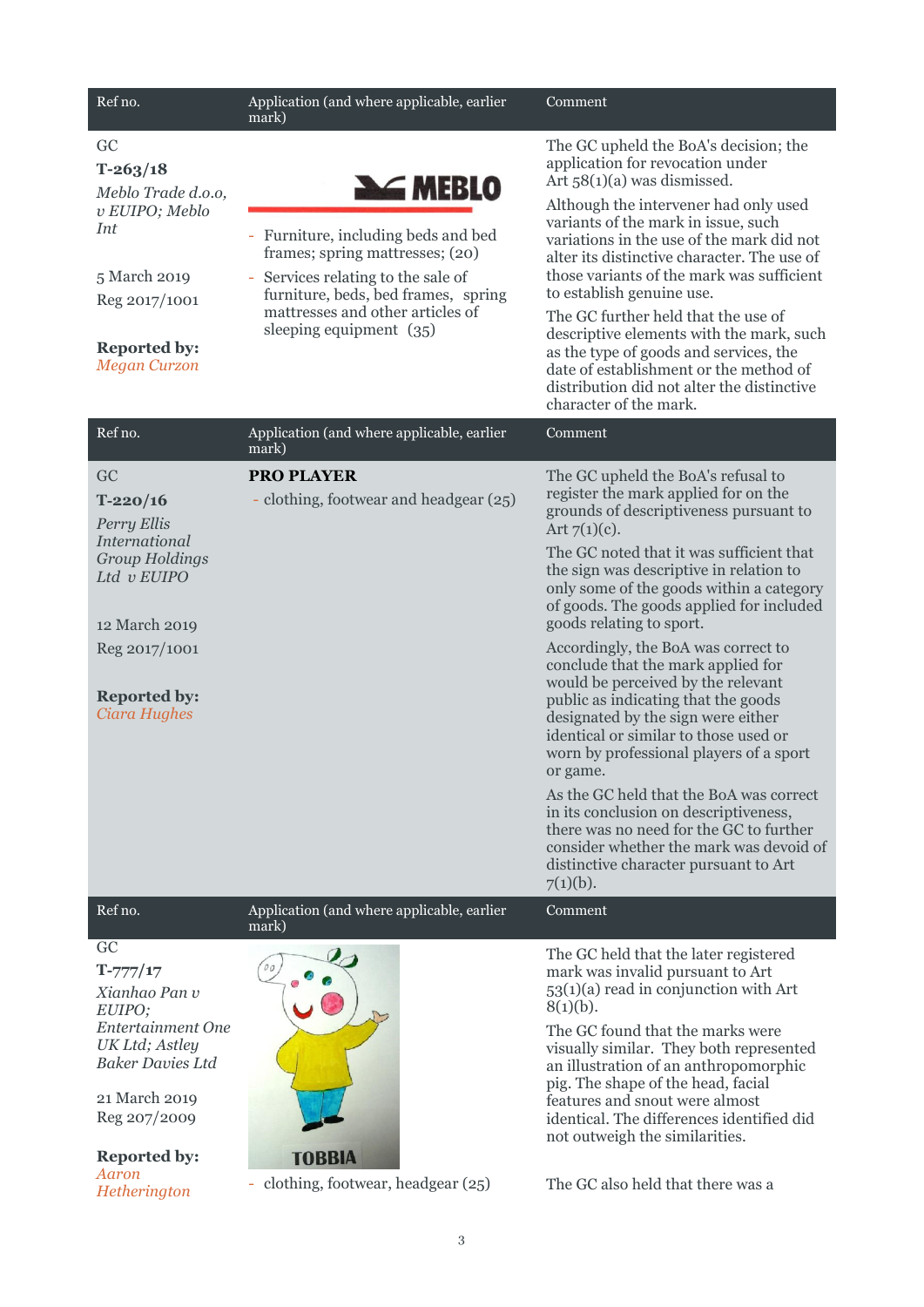

- clothing, footwear, headgear (25)

phonetic similarity between the word elements TOBBIA and PEPPA. Both words ended with the letter 'a', and were disyllabic words containing the repetition of strong consonants.

Conceptually, the GC held the marks were similar to an average degree since the public would associate the signs with a pig.

As the marks were similar, the goods were identical, and the visual similarity was particularly important for the sale of clothing items, there was a likelihood of confusion between the marks.

| Ref no.                                                             | Application (and where applicable, earlier<br>mark)                                           | Comment                                                                                                                                                                                                    |
|---------------------------------------------------------------------|-----------------------------------------------------------------------------------------------|------------------------------------------------------------------------------------------------------------------------------------------------------------------------------------------------------------|
| GC<br>$T-107/18$                                                    |                                                                                               | The GC upheld the BoA's decision that<br>there was no likelihood of confusion<br>between the marks under Art $8(1)(b)$ .                                                                                   |
| Erkan Aytekin v<br>EUIPO; Dienne<br>Salotti Srl<br>27 February 2019 | <b>Dienne</b>                                                                                 | The BoA was correct in finding that the<br>relevant public was the public at large,<br>demonstrating a higher than normal<br>level of attention (since items of<br>furniture are not purchased regularly). |
| Reg 2017/1001                                                       | - Divan beds; bed chairs; armchairs;<br>bunk beds; divan (20)                                 | The GC also agreed that the marks were<br>visually similar to a very low degree, and<br>somewhat phonetically similar.                                                                                     |
| <b>Reported by:</b><br>Louise O'Hara                                | <b>ENIME</b><br>furniture of any material (20, 24 and                                         | The GC further agreed with the BoA's<br>conceptual analysis of the marks. The<br>BoA had held that, notwithstanding a<br>semantic link between the marks in<br>Italian, the marks were meaningless to      |
|                                                                     | 25)                                                                                           | the non-Italian speaking public. As such<br>the conceptual elements did not<br>influence the assessment of similarity of<br>the marks.                                                                     |
|                                                                     |                                                                                               | As the goods covered by the marks were<br>generally chosen visually, the lack of<br>similarity between the visual elements of<br>the marks was ultimately determinative.                                   |
| Ref no.                                                             | Application (and where applicable, earlier<br>mark)                                           | Comment                                                                                                                                                                                                    |
| GC<br>$T-297/18$<br>Wirecard<br>Technologies                        | supr<br>- software $(9)$ ;<br>- data transmission (38)<br>- computer programming and software | In an application for a declaration of<br>invalidity under Art $60(1)(a)$ , the GC<br>upheld the BoA's decision that the later<br>mark was invalid pursuant to Art<br>$8(1)(b)$ .                          |
| GmbH v EUIPO;<br><b>Striatum Ventures</b><br>BV                     | design(42)<br><b>Zupr</b>                                                                     | The BoA did not err in finding that the<br>signs were visually similar to an average<br>degree. In making this assessment the<br>GC rejected the applicant's submissions                                   |
| 13 March 2019<br>Reg 2017/1001                                      | <b><i><u><b></b></u></i></b><br>- software (9)                                                | that the difference in the letters at the<br>start of both marks should be given<br>greater attention than that accorded to<br>the other three letters.                                                    |
| <b>Reported by:</b><br><b>Adeena Wells</b>                          | administrative services (35)<br>design and development of computer                            | The GC further dismissed the applicant's<br>claim that the entirety of the relevant<br>public would interpret the word 'supr' as                                                                           |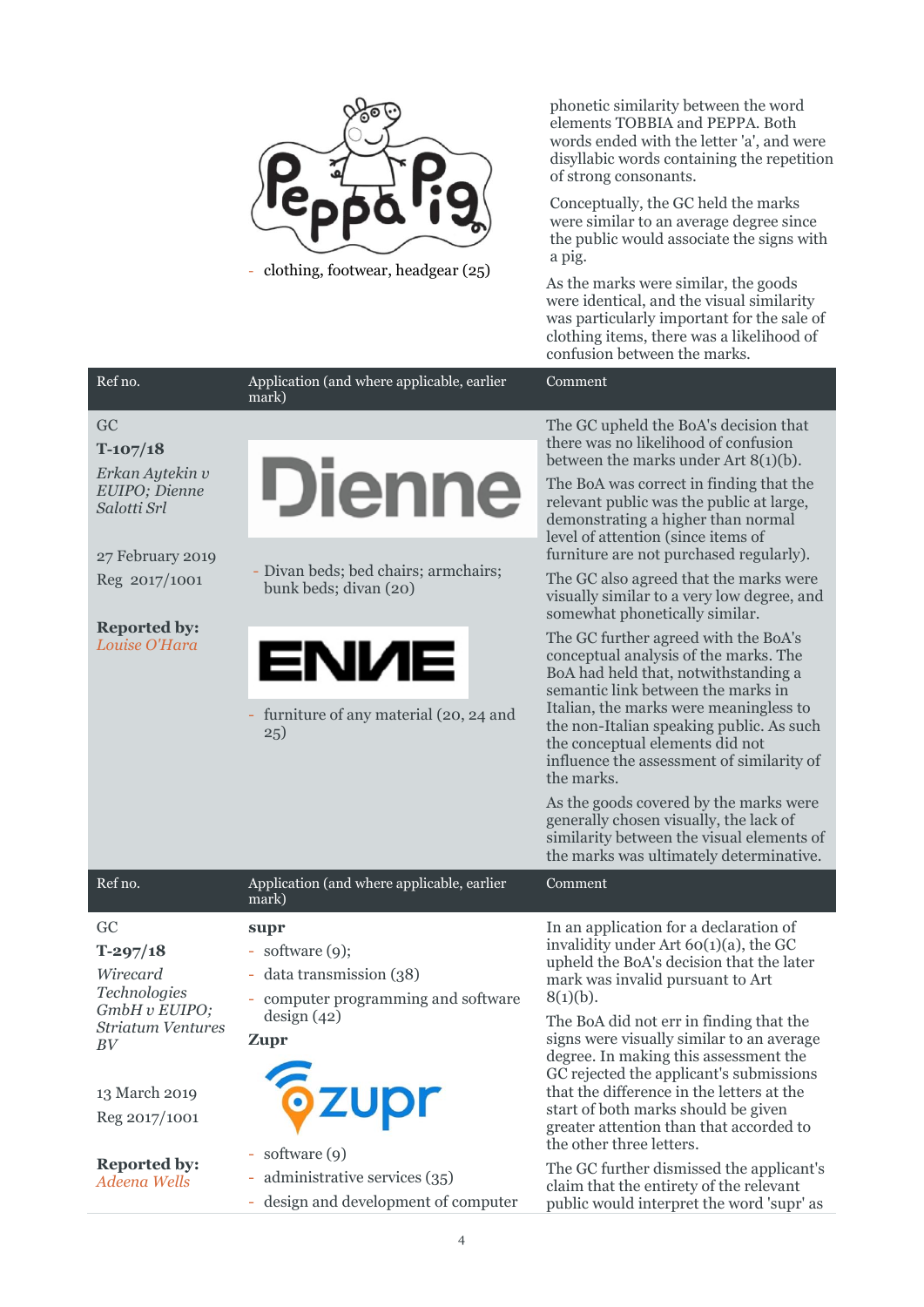## hardware and software (42) **(Benelux marks)**

'super'. The GC stated that for the part of the public who would associate the mark with 'super', the marks were conceptually dissimilar, but for the part of the public who would not make such association, the conceptual comparison was neutral.

Ultimately the GC held that the conceptual dissimilarity would not detract from the visual and aural similarities or from the similarity and identity of goods and services of the respective marks. The BoA was therefore correct to find that the mark was invalid based on the likelihood of confusion.

The CJ responded to questions that had been referred by the Finnish Supreme Court regarding the interpretation of Arts  $2$  and  $3(1)(b)$ .

The CJ held that the classification of the sign as a colour mark or as a figurative mark was a relevant factor in determining the scope of protection and subject matter of the mark, and in particular whether the contours of the sign were protected.

It was also held that the classification was relevant in assessing the inherent distinctive character of the mark. Since distinctive character was to be assessed against the 'actual situation', taking account of all relevant circumstances, the classification of the mark was one relevant factor in this global assessment. In particular, the classification impacted the perception of the relevant public, who were not accustomed to perceiving colour marks as indicative of the origin of goods or services.

The CJ held that Art 2 precluded the registration of marks where the sign had been represented as a colour drawing with defined contours, but where the verbal description related to a colour combination without specified contours. Such inconsistencies in the application made it impossible to determine the exact subject matter and scope of protection, such that the application lacked the required clarity and precision, and should therefore have been refused.

| Ref no.                                                         | Application (and where applicable, earlier<br>mark)                                                                                                               | Comment.                                                                                                                                                                                                                                     |
|-----------------------------------------------------------------|-------------------------------------------------------------------------------------------------------------------------------------------------------------------|----------------------------------------------------------------------------------------------------------------------------------------------------------------------------------------------------------------------------------------------|
| GC                                                              | <b>PRIMED</b>                                                                                                                                                     | In an application for a declaration of                                                                                                                                                                                                       |
| $T-138/17$<br>Prim, SA v EUIPO;<br>Primed<br><b>Halberstadt</b> | - various goods used for medical<br>purposes (10)<br>- drinking vessels and tableware<br>for invalid and geriatric care (21)<br>- wholesaling of various goods in | invalidity under Art $53(1)(a)$ , the GC<br>annulled the BoA's decision that the<br>applicant had not established genuine<br>use of the earlier national marks.<br>The GC held that BoA had found there<br>was no genuine use of the earlier |
| Medizintechnik<br><b>GmbH</b>                                   |                                                                                                                                                                   |                                                                                                                                                                                                                                              |

CJ **C‑578/17** *Oy Hartwall Ab*

27 March 2019 Directive 2008/95/EC

### **Reported by:** *Aaron*

*Hetherington*

- mineral waters (32)

Description: 'The colours of the sign are blue (PMS 2748, PMS CYAN) and grey (PMS 877)'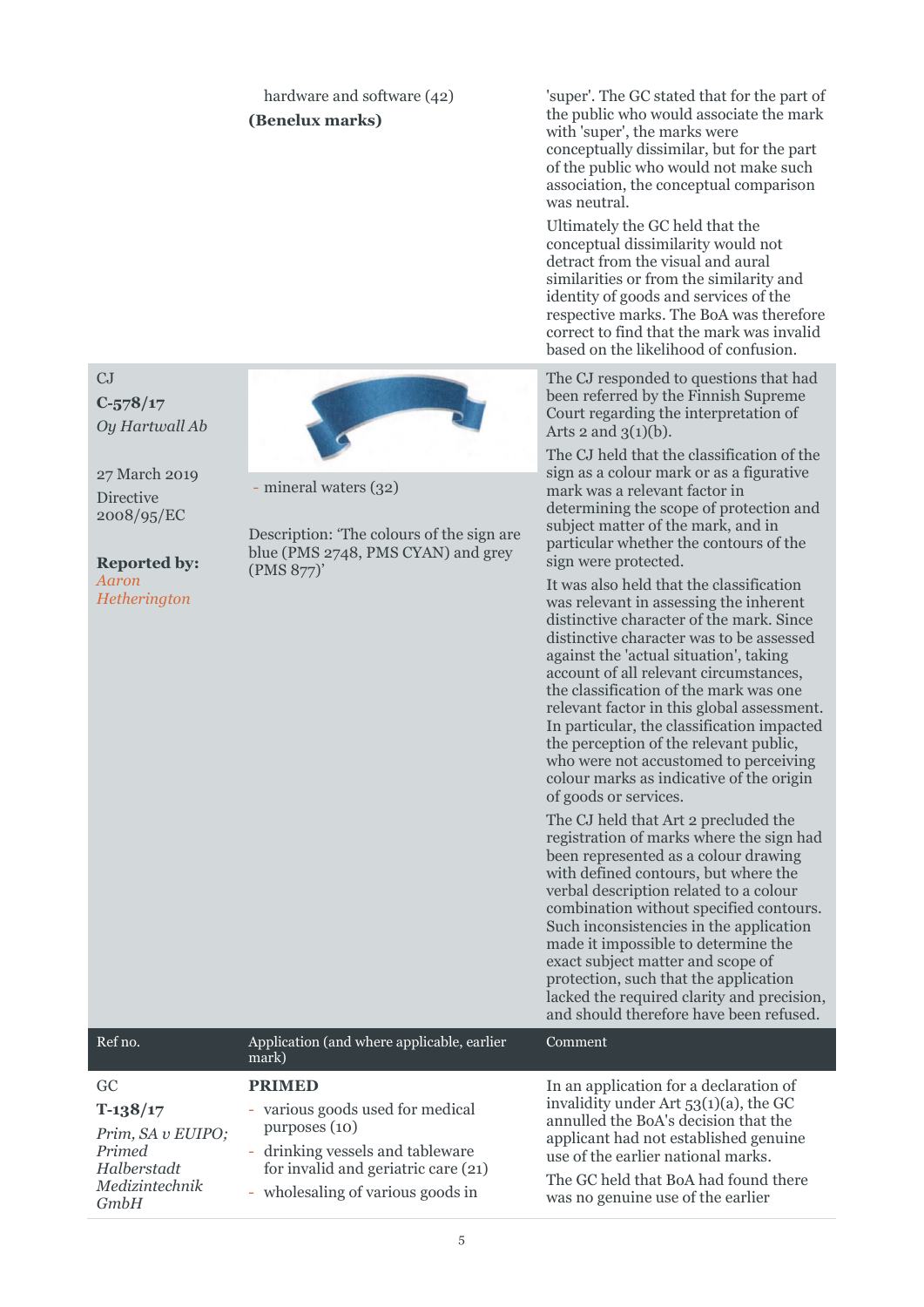20 March 2019 Reg 207/2009

**Reported by:** *Daniel Anti*

Class 10 intended for use by medically trained personnel (35)



- external applications, bandages, threads and fabrics for pharmaceutical and medical use; bandage material; material for tooth filling and dental care (5)
- surgical, medical, dental and veterinary apparatus and instruments (10)

national marks in respect of a period which was never discussed by the parties and on which they therefore had no opportunity to comment nor, consequently, to submit evidence at any stage of the proceedings before EUIPO.

In the particular circumstances of this case, the GC held that the BoA had infringed the applicant's right to be heard by failing to invite the applicant to submit its comments on an item of evidence upon which the BoA had based its decision.

The GC further held that there were no grounds upon which to hold the evidence of genuine use which the applicant allegedly could have submitted, would have been new evidence which the BoA would not have been required to take into consideration.

The GC annulled the BoA's decision in its entirety without there being a need to consider the other pleas in the application.

## **Bad faith and agent/principal relationships**

*Mouldpro ApS ("Mouldpro") v EUIPO; Wenz Kunststoff GmbH & Co. KG ("Kunststoff")* **(GC; Fifth Chamber; T‑796/17; 14.02.2019)**

*The GC upheld the BoA's decision that Mouldpro had not demonstrated sufficient earlier use of the sign "Mouldpro", nor the existence of bad faith on the part of Kunststoff in registering it. Past commercial interactions between Kunststoff and certain Mouldpro group companies were not enough to give rise to any agency or representation relationship with Mouldpro. Francesca Rivers reports.*

## Background

German company Kunststoff purchased moulding industry products from Danish company HCT Tool A/S ("HCT"), for sale in Germany. Mouldpro, a Danish group company of HCT, subsequently adopted "Mouldpro" as its company name, introduced the trade mark "Mouldpro" for its products in Denmark and began selling MOULDPRO-branded products in Germany. The following year, HCT and Kunststoff began discussions regarding a possible distribution agreement for MOULDPRO products in Germany. Later that year, Kunststoff filed for and was granted a EUTM for MOULDPRO for goods relating to hoses and hose connections in class 17.

Mouldpro contested the validity of the mark, claiming that Kunststoff had applied for the mark in bad faith pursuant to Article 52(1)(b). Mouldpro submitted that Kunststoff applied to register the contested mark solely to keep Mouldpro out of the German market. Mouldpro further contested registration of the mark on relative grounds based on Mouldpro's earlier rights (Article  $8(4)/53(1)(c)$ ) and Kunststoff acting as an agent/representative of Mouldpro without consent (Article 8(3)/53(1)(b)).

The CD rejected Mouldpro's application and the BoA dismissed its subsequent appeal. Mouldpro subsequently appealed the BoA's decision to the GC.

## Decision

The GC dismissed Mouldpro's application, upholding the BoA's decision in its entirety.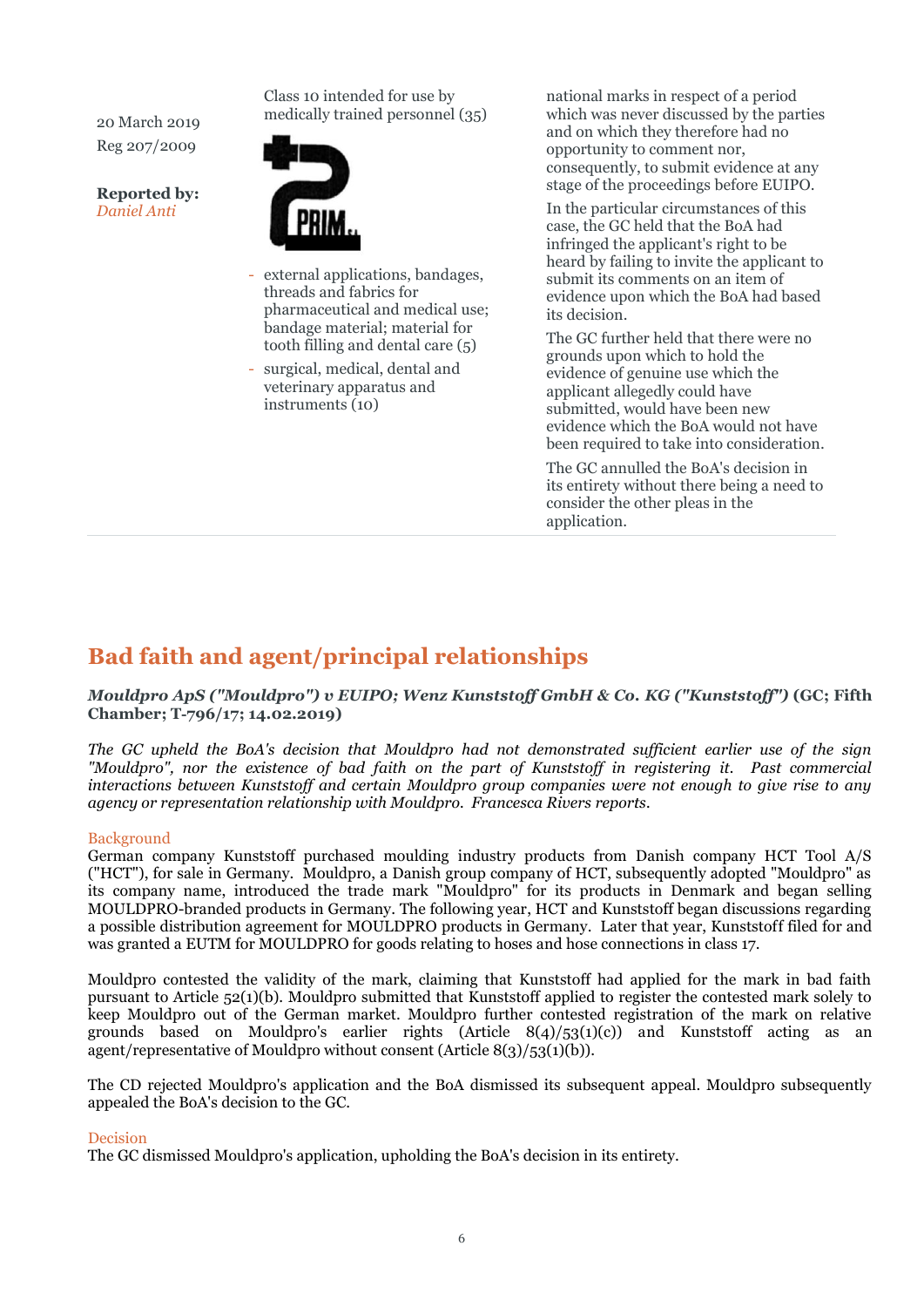The BoA had correctly determined that Mouldpro had not demonstrated the existence of an agent/principal relationship between itself and Kunststoff. Mouldpro had not demonstrated that an agency/representative relationship existed between Kunststoff and any Mouldpro group company. This was notwithstanding the fact that Kunststoff shared a director with an entity that was itself party to an agency/representative relationship with Mouldpro. In order for Article 8(3) to apply, an agreement of commercial cooperation must have existed giving rise to a fiduciary relationship and duty of loyalty. A mere purchaser-seller relationship would not suffice, nor would negotiations concerning commercial cooperation.

The GC further held that the BoA had not erred in rejecting as inadmissible the Article  $8(4)/53(1)(c)$  claim in so far as Mouldpro had invoked for the first time at the appeal stage an additional earlier right, namely an earlier Danish company name. Nor had it erred in finding that part of Mouldpro's evidence in relation to an earlier unregistered Danish trade mark was inadmissible. The BoA was also correct to find that the admissible evidence was not enough to show that, before the contested mark was filed, Mouldpro had used its earlier mark in the course of trade and the mark had more than local significance.

As regards bad faith, the GC held the BoA had not erred in considering that the arguments and evidence submitted by Mouldpro were inadequate to rebut the presumption of good faith. The BoA correctly found the evidence did not support a conclusion that Kunststoff knew, or must have known, Mouldpro was using the sign "Mouldpro" to market goods similar to those covered by the contested mark. Nor had Mouldpro sufficiently evidenced that Kunststoff had acted with dishonest intention when seeking registration of the mark.

## **Relevance of Nice Classification in non-use revocation proceedings**

## *Pathway IP Sarl v Easygroup Ltd***\* (Carr J; [2018] EWHC 3608 (Ch); 21.12.2018)**

*Carr J dismissed Pathway IP's appeal from a decision of the hearing officer in which he revoked Pathway IP's trade marks for EASYOFFICE in their entirety for non-use. Even assuming that the hearing officer erred in law by narrowing the ordinary meaning of the words used in the specifications of Pathway IP's marks by reference to the class in which they were registered, the evidence still failed to prove use during the relevant period. Hilary Atherton reports.* 

## Background

Pathway IP's marks were registered for *"provision of office facilities, rental of office equipment".* The hearing officer interpreted the scope of the services in the specifications by reference to their natural and ordinary meaning. He then adopted a narrower interpretation of the specifications by reference to the Nice Classification lists in Class 35, which was the class in which the marks were registered. In so doing, he relied upon the judgment of the Court of Appeal in *Altecnic Ltd's Trade Mark Application* [2001] EWCA Civ 1928. He stated that as a matter of plain language, "rental of office equipment" was "no more and no less the rental of any equipment that may be used in an office". He noted that, in the Nice Classification, the entry "Rental (Office machines and equipment –)\*" in Class 35 included an asterisk, which indicated that the rental of machines and equipment that may be used in an office could also be found in other classes. He also noted that while the rental of photocopiers was listed in Class 35, the rental of fax machines, modems and phones was in Class 39, the rental of computers was in Class 42, and the rental of furniture was in Class 43. He concluded that the specifications of the marks could therefore not cover these services. He added that the rental of printers would also fall into Class 42 as a computer peripheral. The hearing officer also considered the natural and ordinary meaning of "the provision of office facilities" and concluded that, as the marks were registered in Class 35, they could not encompass the service of renting office accommodation, which was listed in Class 36.

The approach taken by the hearing officer was in accordance with practice guidance published by the UKIPO and the EUIPO. However, Pathway IP contended that this approach was wrong in law, in the light of the judgments of Arnold J in *Omega Engineering, Inc v Omega SA* [2010] EWHC 1211 (Ch), *Omega Engineering, Inc v Omega SA* [2012] EWHC 3440 (Ch), and *Fil Ltd v Fidelis Underwriting Ltd* [2018] EWHC 1097 (Pat). Judgments in the latter two cases were handed down subsequent to the decision of the hearing officer.

## The appeal

Having refused Pathway IP's application to adduce fresh evidence on the appeal relating to the contents of the prosecution file, Carr J went on to decide the remaining three issues: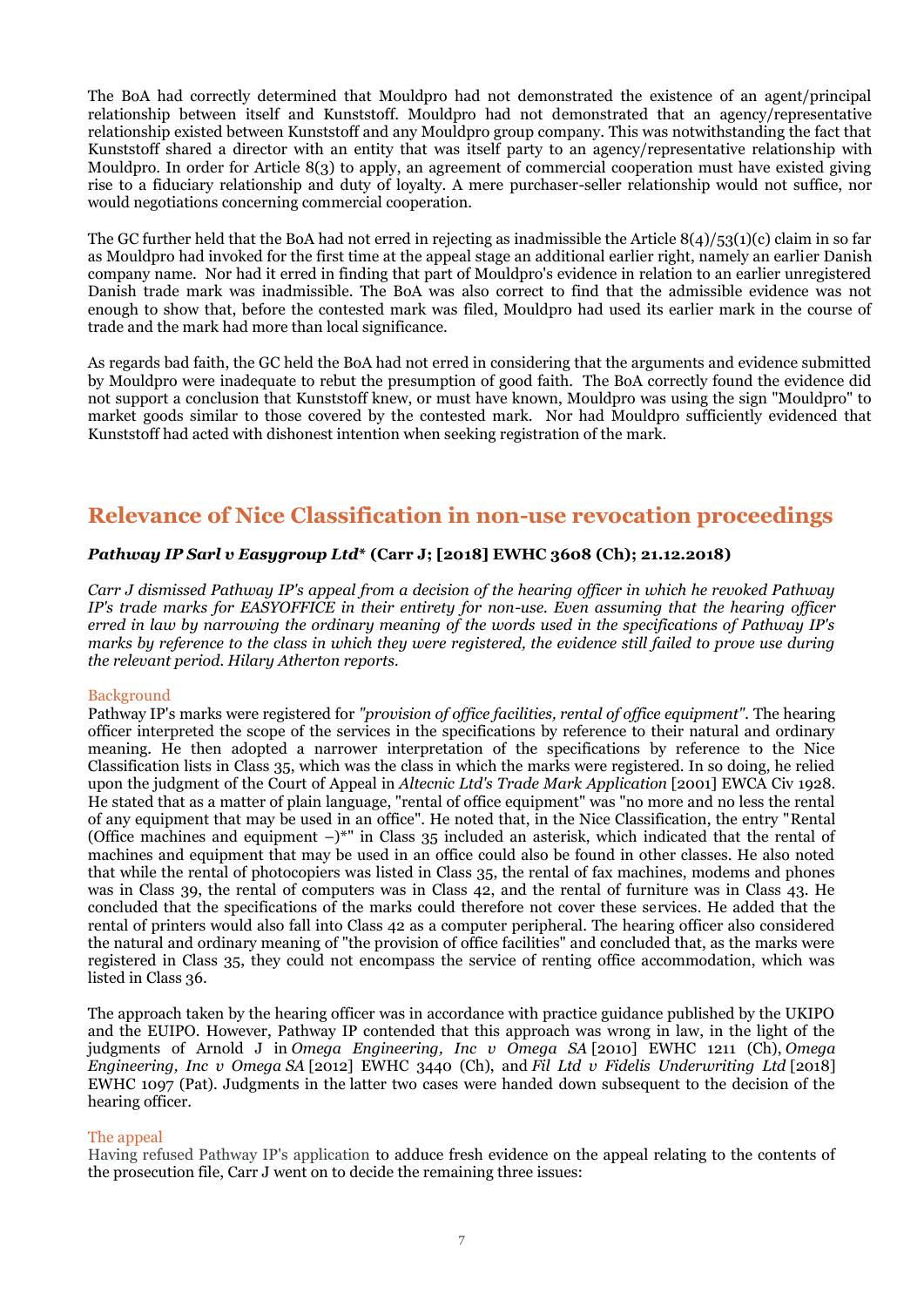(i) Did the hearing officer wrongly construe the scope of registered services by reference to the classes set out in the Nice Classification?

Carr J considered that the hearing officer did not err as a matter of law by narrowing the natural meaning of the specification by reference to Class 35 of the Nice Classification. He considered it unnecessary to reach a concluded view, and thought it inappropriate to give one in light of the judgments of Arnold J and because further submissions would be required as to the interpretation of Article 2 of the Nice Agreement. However, he gave a provisional view in light of counsel's detailed submissions on the issue.

His provisional view, in light of: (i) the *IP Translator* case (Case C-307/10), (ii) the interpretation of Article 2(1) of the Nice Agreement, (iii) EUIPO and UKIPO practice, and (iv) the judgment in *Altecnic* not being confined to the facts of that case, was that it was appropriate to use the class number as an aid to interpretation of the specification where the words used in the specification lacked clarity and precision. He was of the view that this applied to granted registrations as well as to applications and therefore applied in the context of infringement actions and revocation claims.

As regards the natural and ordinary meaning of the words used in the specification, Carr J considered that far from challenging the hearing officer's conclusion, Pathway IP had accepted that it was correct. In his view, it was not open to Pathway IP to advance a contrary case during oral argument. In Carr J's judgment, the phrase "provision of office facilities" was clear and precise. It meant the provision of facilities for use in an office. It was potentially of wide scope and so the hearing officer was correct to consider the core of the ordinary and natural meaning of the words used. The inclusion of the rental of office accommodation would interpret the phrase so liberally that it would be unclear and imprecise. However, the interpretation which the hearing officer set out was clear and precise. Therefore, this was not a case where it was necessary to consider the class number and limit the services (if any) in respect of which the marks had been used during the relevant period to exclude those which fell within the natural and ordinary meaning. Therefore, Carr J assumed in favour of Pathway IP that the hearing officer erred in law in excluding services, other than photocopying, by reference to the class number.

(ii) Exclusion of services which may fall into a number of different classes

Pathway IP's contention that the hearing officer made a further error of law by excluding those services from his consideration which might have fallen into a number of classes got it no further than the assumption that the Judge had already made in its favour based on his provisional view of the law, above. He therefore assumed again in favour of Pathway IP that the hearing officer erred in law in excluding services, other than photocopying, by reference to the class number.

## (iii) Evidence of genuine use

Despite the assumptions made in Pathway IP's favour based on his provisional view of the law, Carr J considered that the hearing officer was entitled to find that there was no or insufficient evidence of genuine use in the relevant period. Therefore, the appeal was dismissed.

## **Exhaustion; selling component parts**

## *Nomination Di Antonio e Paolo Gensini SNC & Anr v Sebastian Brealey & Anr\** **(Judge Hacon; [2019] EWHC 599 (IPEC); 13.03.19)**

*Nomination had legitimate reason to oppose Sebastian Brealey's (trading as JSC Jewellery ("JSC")) sales of genuine Nomination base links pursuant to Article 7 of the Directive. The packaging sold by JSC was liable to damage the reputation of Nomination's trade marks. JSC was also found to infringe Nomination's trade marks by advertising and selling links which included its own as well as Nomination's links. Passing off was also found. Louise O'Hara reports.*

## Facts

Nomination was an Italian partnership which dealt in charm bracelets. One of its products was a 'composable bracelet' consisting of a number of individual links which could be detached from each other and rearranged by the wearer. Some of these links, referred to by Nomination as 'base links', were stainless steel links bearing Nomination's mark. Nomination also sold 'base bracelets', which were bracelets composed of 13 or 18 base links.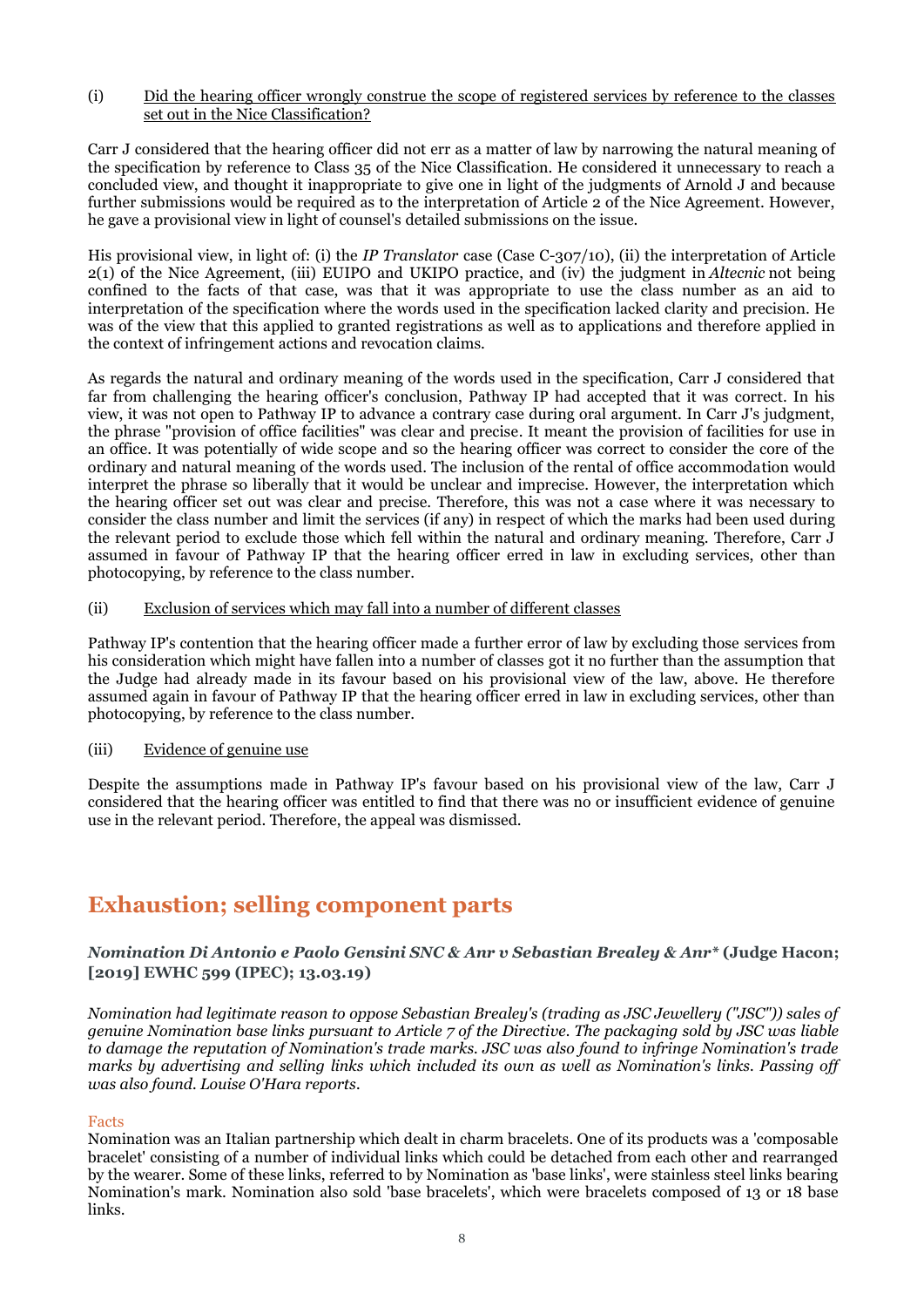JSC purchased Nomination base bracelets from retailers in Germany and Italy and disassembled them to separate out the base links. In some instances they also sourced single base links from UK and Italian retailers. Between April 2013 and July 2018, JSC sold single Nomination base links bundled together with a single JSC link. These bundles consisted either of two blister packs, one for each of the Nomination and JSC links, or alternatively the JSC link was supplied in a blister pack and the Nomination base link was in a small plastic bag with a label stating: "Manufactured by Nomination Italy Repackaged by JSC Jewellery UK". The bundles of two links were sold by JSC on ebay.

Nomination alleged that JSC's advertising and sales of the bundled base links infringed its EU marks for NOMINATION (including one stylised mark) registered in Class 14 for, amongst other things, jewellery.

### Article 7

It was common ground between the parties that JSC's marketing of the individual Nomination base links constituted a use of the sign in relation to goods identical to those for which the marks were registered.

JSC claimed the marks were exhausted which was denied by Nomination on the basis of an analogy with *Zino Davidoff v A&G Imports* (Cases C-414 to 416/99). The Judge held that the analogy was not exact, but in any event Nomination had not expressed any restriction on sales of individual links at the relevant time. Absent any legitimate reasons for opposing the onward sales of the links under Article  $7(2)$ , it was not clear to him why Nomination should have a sound basis for objecting to such sales.

### Legitimate reasons under Article 7(2)

Whilst Nomination sold its products in elegant packaging which gave the impression that the goods were of a high quality, JSC sold Nomination-branded base links either in blister packets or in small transparent plastic bags. This was likely to damage the reputation of Nomination's mark. In coming to this conclusion, Judge Hacon considered the case law of the CJEU in the repackaging cases and pointed to the inconsistency between *Parfums Christian Dior v Evora* (Case C-337/95) and *Copad v Christian Dior Couture* (Case C-59/08); the former requiring serious damage to the reputation of the mark, the latter merely requiring damage (the test adopted by the Judge).

Furthermore, Judge Hacon held that, unlike pharmaceutical cases, Nomination should not succeed in their arguments that JSC had not identified who has done the repackaging or that the repackaging risked damaging the condition of the links (*BMS v Paranova* (Cases C-457, 429 and 436/93) conditions (3) and (2) respectively). Pharmaceuticals were sensitive products; there was no such sensitivity attached to the sale of bracelets.

#### JSC's use of Nomination's signs in relation to its own links

The Judge considered that JSC's advertising and supply of Nomination base links bundled with its own links had led to confusion in the mind of some of the relevant public and, although it could take different forms, amongst a significant proportion, the confusion took the form of a belief that the charms were genuine Nomination charms. He therefore found that JSC's use of the trade marks in its advertising was infringing pursuant to Section 10(1) and amounted to passing off.

The reported cases marked \* can be found at http://www.bailii.org and the CJ and GC decisions can be found at http://curia.euro pa.eu/jcms/jcms/j\_6/hom